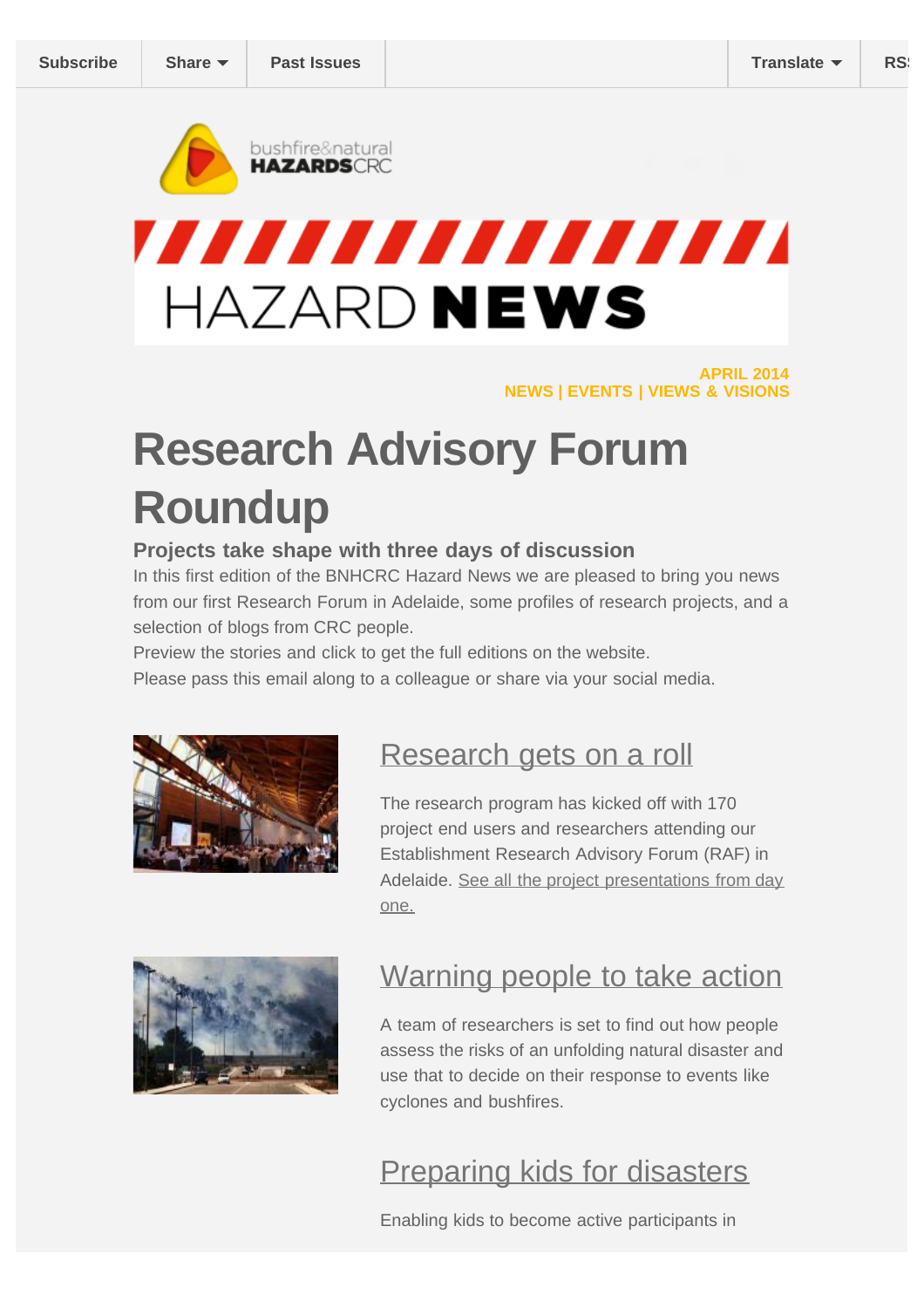

disaster resilience and education programs could not only reduce their fears. It could also have a potential motivational role in mobilising wider community preparations.



# [Post fire field research](http://www.bnhcrc.com.au/news/2013/post-fire-field-research)

In the first field activity for the Bushfire and Natural Hazards CRC, researchers joined with Bushfire CRC colleagues to conduct community-based research in New South Wales following early season bushfires. And this week, more teams are in WA.



#### [It was a just a year ago](http://www.bnhcrc.com.au/news/blogpost/richard-thornton/2014/it-was-just-year-ago)

It was just a year ago that the establishment team was formed. The CRC is now fully operational, we have a fully-fledged research program, PhD students engaged, a full board with working committees and a full complement of staff.



#### [Rubber hits the road](http://www.bnhcrc.com.au/news/blogpost/michael-rumsewicz/2014/rubber-hits-road)

The three day gathering of all of our partners, project leaders and end users enabled us to start building the personal and professional relationships that will be essential to the long term success of the CRC.



#### [Plenty of feedback to work on](http://www.bnhcrc.com.au/news/blogpost/david-bruce/2014/plenty-feedback-work)

Our forum in Adelaide this month provided our first opportunity to get some real feedback on how the CRC is travelling and where it should be heading. We will be closely looking at the survey forms over coming weeks but a few clear points have emerged.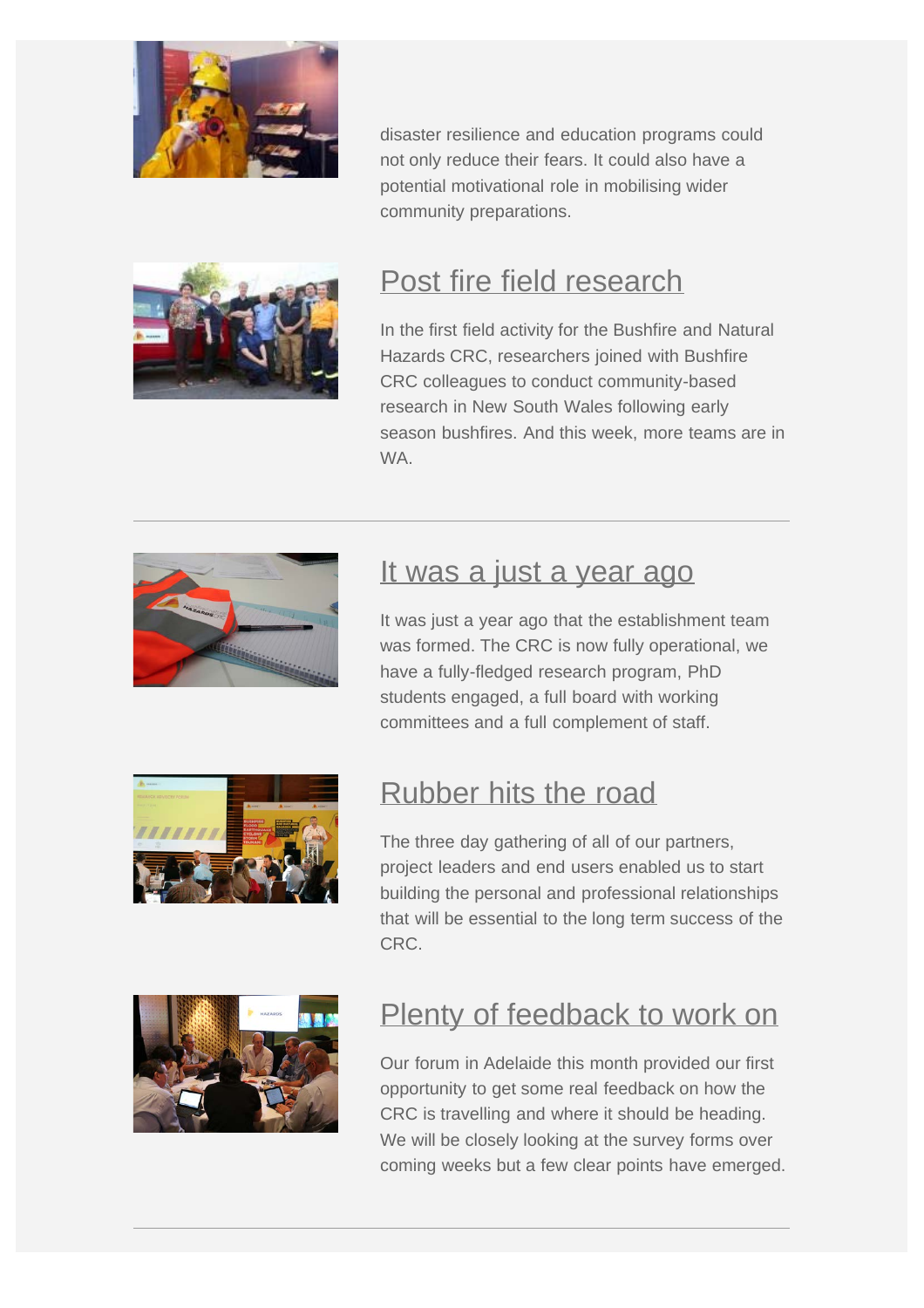

## [Embarking on the journey](http://www.bnhcrc.com.au/news/blogpost/laurie-hammond/2014/embarking-journey)

*[Chairman Dr Laurie Hammond - transcript from the launch of the BNH CRC, 10 December 2013 at Parliament House, Canberra]*

The CRC launch marked the culmination of 10 months of very intense activity to bring this organisation into being. It was born of the decision that Australia needed a continuing and expanded scope of capacity to do research into bushfires and natural hazards.



## [Culture change in research](http://www.bnhcrc.com.au/news/blogpost/stuart-ellis/2014/culture-change-through-research)

*[Board Member and AFAC CEO Stuart Ellis transcript from the launch of the BNH CRC, 10 December 2013 at Parliament House, Canberra]*

More and more we are seeking to work with policy makers, so that practitioners and policy makers together develop the best possible strategies and priorities to deliver the best possible resilience across communities. That does not happen without research.



#### [A major step in hazard](http://www.bnhcrc.com.au/news/blogpost/michael-eburn/2013/major-step-forward-bushfire-research) [research](http://www.bnhcrc.com.au/news/blogpost/michael-eburn/2013/major-step-forward-bushfire-research)

*[Researcher Assoc Prof Michael Eburn - transcript from launch of the BNH CRC on 10 December 2013, Parliament House, Canberra]*

Doing research with the CRC is an exciting prospect for university researchers. The research funded by the CRCs, because of its end-user driven nature, is incredibly important and incredibly rewarding for the researchers.

#### [NZ annual conference](http://www.bnhcrc.com.au/events/2014-annual-conf)

Registrations are open. Templates for presenting talks and posters are up online. The September